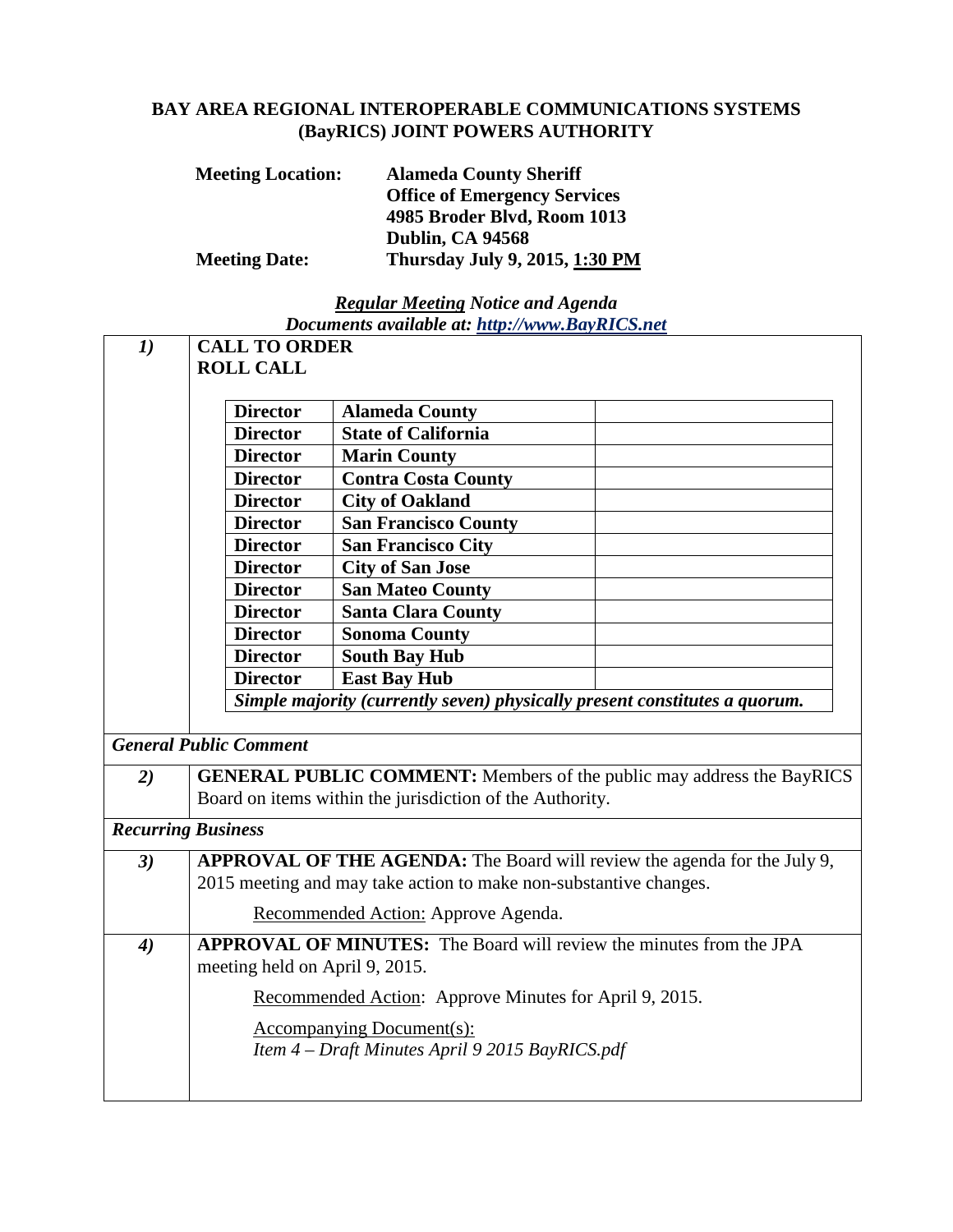| 5)                                            | <b>BAYRICS GENERAL MANAGER'S REPORT: BayRICS General Manager Barry</b><br>Fraser will report on progress of BayRICS strategic plan initiatives, and on the<br>meetings and activities of the First Responder Network Authority (FirstNet), Public<br>Safety Advisory Committee (PSAC), including PSAC Task Groups on<br>Priority/Preemption and Radio Site Requirements, and the California First Responder<br>Network (CalFRN). GM Fraser will also report on BayRICS administrative and<br>financial updates, and related news and announcements.<br>Recommended Action: Receive and File. |  |
|-----------------------------------------------|----------------------------------------------------------------------------------------------------------------------------------------------------------------------------------------------------------------------------------------------------------------------------------------------------------------------------------------------------------------------------------------------------------------------------------------------------------------------------------------------------------------------------------------------------------------------------------------------|--|
|                                               | Accompanying Document(s):<br>Item 5 - BayRICS GM Report July 2015.pdf                                                                                                                                                                                                                                                                                                                                                                                                                                                                                                                        |  |
| 6)                                            | <b>STATE OF CALIFORNIA UPDATE ON FIRSTNET:</b> The Board will hear a brief<br>report from the State Director or Alternate on planning efforts related to FirstNet and<br>the California First Responder Network (CalFRN).<br>Recommended Action: Receive and File.                                                                                                                                                                                                                                                                                                                           |  |
| (7)                                           | <b>BayRICS TECHNICAL ADVISORY COMMITTEE (TAC) STANDING</b><br>REPORT: The Board will hear a brief report from the TAC Committee Chair,<br>including BayLoop maintenance and monitoring, Bay Area interoperable voice<br>communications updates, and updates from state and national conferences and<br>technical working groups.                                                                                                                                                                                                                                                             |  |
|                                               | Recommended Action: Receive and File.                                                                                                                                                                                                                                                                                                                                                                                                                                                                                                                                                        |  |
| <b>Items Continued from Previous Meetings</b> |                                                                                                                                                                                                                                                                                                                                                                                                                                                                                                                                                                                              |  |
| 8)                                            | BayRICS FISCAL YEAR (FY) 2015-2016 BUDGET PLANNING (Action Item):<br>At the April 9, 2015 BayRICS Board meeting, the Board directed staff to develop a<br>final FY 2015-2016 budget that reflects a transition to part-time general manager and<br>limited grant funding support. This transition will keep annual member fees at the<br>current level, focus resources on Bay Area planning for FirstNet, and allow the JPA to<br>maintain a small reserve fund. Staff recommends that the Board take action to adopt                                                                       |  |
|                                               | the accompanying FY 2015-2016 budget.                                                                                                                                                                                                                                                                                                                                                                                                                                                                                                                                                        |  |
|                                               | Recommended Action: Approve 2015-2016 BayRICS Budget                                                                                                                                                                                                                                                                                                                                                                                                                                                                                                                                         |  |
|                                               | <b>Accompanying Document(s):</b><br>Item 8-BayRICS FY 2015-2016 Budget.pdf                                                                                                                                                                                                                                                                                                                                                                                                                                                                                                                   |  |
| 9)                                            | STANDARD SERVICES AGREEMENT FOR GENERAL MANAGER<br><b>SERVICES</b> (Action Item): The BayRICS FY 2015-2016 budget requires transition to<br>a part-time general manager. To complete this transition, the Chair recommends that<br>the JPA enter into the attached standard services contract with current GM Barry Fraser<br>to perform services as General Manager on a part-time basis.                                                                                                                                                                                                   |  |

and a